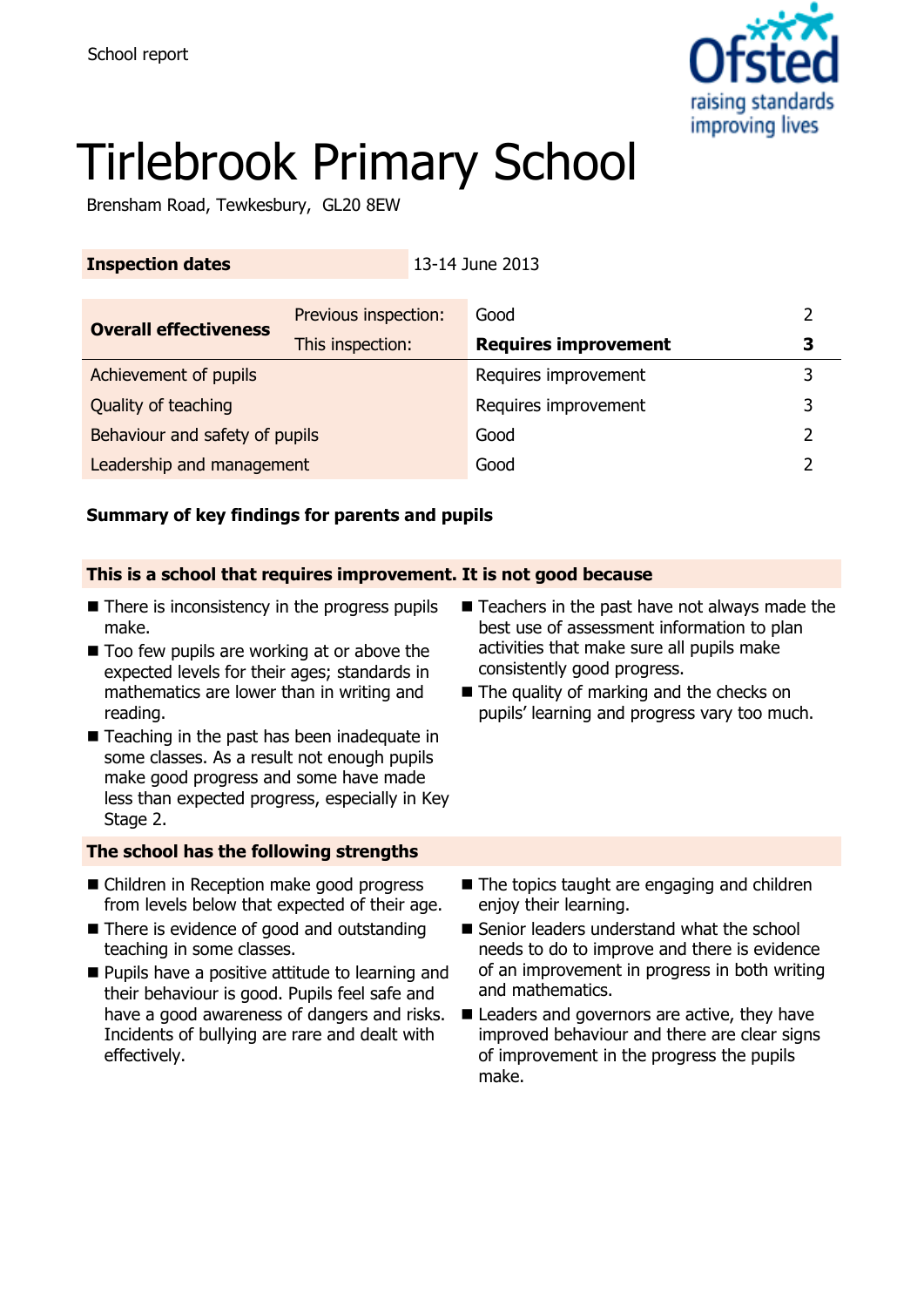#### **Information about this inspection**

- **The inspectors observed 15 lessons, of which two were joint observations with the deputy** headteacher. In addition, several short visits were made to lessons including small groups of pupils being taught by teaching assistants.
- Inspectors spoke to members of the governing body including the Chair of Governors, members of the school management team, teachers with responsibility for key subjects and a representative of the local authority. These meetings included discussions about the analysis of performance information, records of monitoring of the quality of teaching, tracking pupils' progress as well as documents relating to safeguarding children.
- **Pupils were heard to read from Year 2 and Year 6 and meetings were held with two groups of** pupils.
- The start and end of the day was also used to meet with parents.
- Questionnaires were analysed from 22 staff.
- Consideration was given to the 64 responses to the online Parent View survey and one letter addressed to the inspection team and the outcomes from a recent survey the school had completed with parents.

### **Inspection team**

Sarah Jones, Lead inspector **Additional Inspector** 

David Beddard **Additional Inspector** Additional Inspector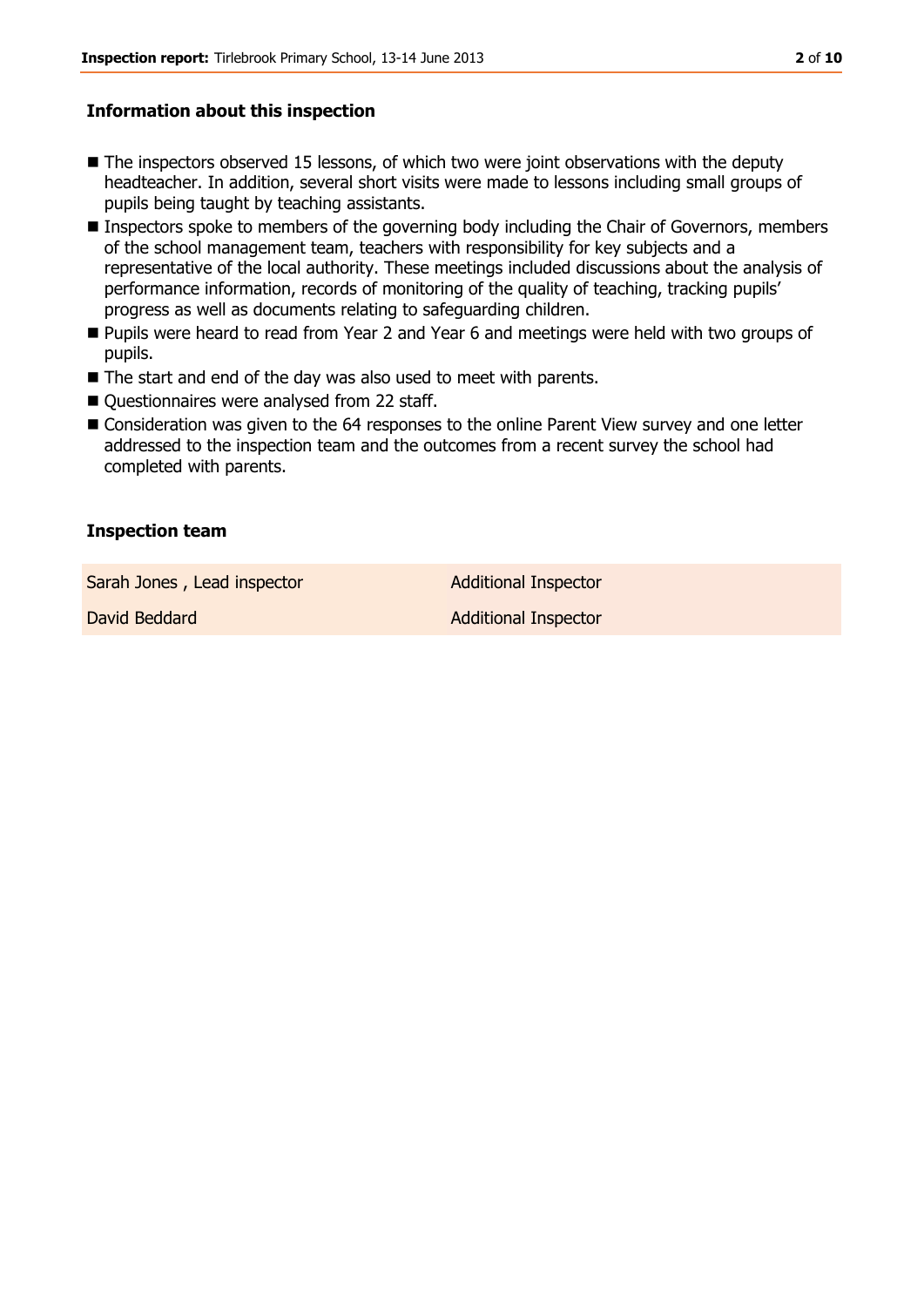### **Full report**

#### **Information about this school**

- Tirlebrook Primary School is a smaller than average-sized primary school.
- **Most pupils are of White British heritage.**
- The proportion of disabled pupils and those with special educational needs supported through school action is below average.
- The proportion of pupils supported at school action plus or with a statement of special educational needs is also below average.
- The proportion of pupils known to be eligible for the pupil premium, additional government funding for specific groups, including pupils eligible for free school meals, is below average.
- The school meets the government's current floor standards, which set the minimum expectations for pupils' attainment and progress.
- The school has a number of recent awards including Healthy Schools, International Schools Bronze Award, and Bronze Eco-Schools Award.

#### **What does the school need to do to improve further?**

- Improve the quality of the teaching from good to outstanding, so that all pupils make consistently good progress, through making sure that :
	- $-$  the good practice that is already in school is shared more widely, with a particular focus on marking, making sure that when marking pupils' work, all teachers include constructive comments that show pupils how to improve, and that pupils are given time to respond.
	- all teachers effectively use assessment data when planning lessons and intervention work to  $\equiv$ match the work to the current needs of the pupils and build effectively on their prior learning.
	- all teachers adapt the pace of lessons and activities, so that all pupils understand their learning, especially in mathematics.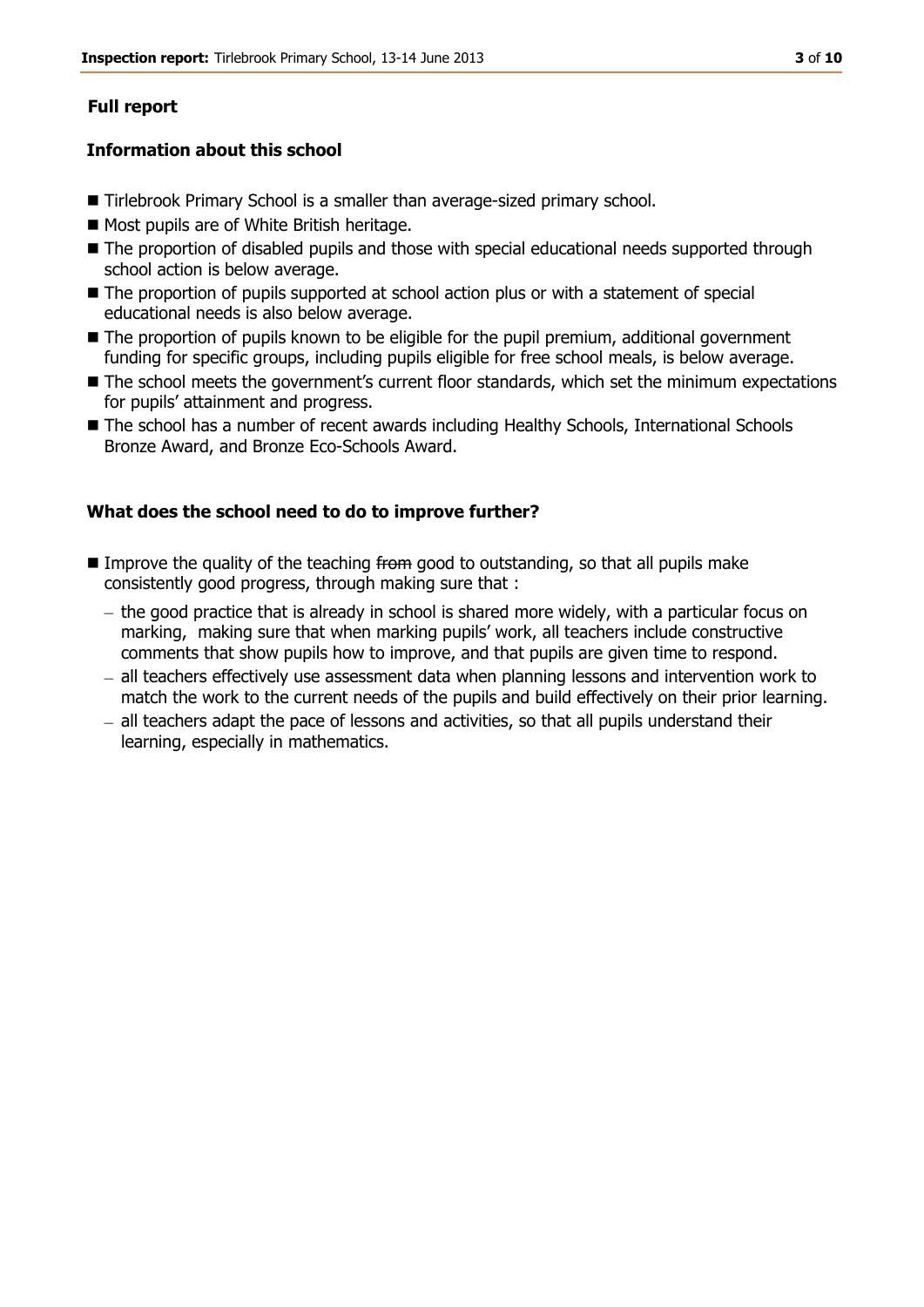#### **Inspection judgements**

#### **The achievement of pupils requires improvement**

- **Pupils' achievement requires improvement because in recent years the attainment and progress** of pupils at the end of Key Stage 2 has been below that expected nationally of pupils in English and mathematics.
- Boys' attainment in reading has not been as good as that of girls in the school, and in recent years has been well below that of their peers nationally. However, the school has taken effective action in supporting the pupils and the difference between boys' and girls' attainment is closing. Attainment in writing is also improving with higher proportions of pupils at Key Stage 1 and Key Stage 2 reaching average standards.
- Pupils enjoy reading and achieve well. Pupils talked enthusiastically about reading and as a result of a more systematic approach to the teaching of reading the majority of pupils are now making better than expected progress.
- **Pupils are starting school with skills that are below the levels expected for their age. They make** good progress in the Early Years Foundation Stage with the result that most start Key Stage 1 in line with children of the same age nationally.
- The attainment of Year 1 pupils in the national screening check for reading in 2012 was below the national average. However, the effective actions the school has taken to improve the teaching of phonics (letters and the sounds they make), is already having a positive impact on pupils' learning.
- Over time attainment in reading, writing and mathematics at the end of Key Stage 1 has broadly been in line with that expected nationally.
- **Progress in mathematics has not been as good as that in English, particularly in Key Stage 2.** Senior leaders are addressing this robustly through a range of interventions and targeted support for identified groups but these actions have yet to make a significant impact on results. The school's tracking shows that pupils have begun to make far better progress across Key Stage 2, but the outcomes for pupils are still only likely to be average.
- $\blacksquare$  The small proportion of pupils with special educational needs has not always attained as well as their peers nationally, although more recently they have made at least expected progress from their starting points at the beginning of Key Stage 1.
- Pupil premium-funding is being used effectively throughout the school to support the small number of eligible pupils. As a result this group of pupils have achieved well in English and mathematics in comparison to pupils within the school and similar pupils nationally.

#### **The quality of teaching requires improvement**

- The quality of teaching over time requires improvement because there has been insufficient time to see the impact of the new teachers to the school.
- The majority of the teaching observed during the inspection was good and this reflects the work of the senior leadership team and governing body to improve the teaching and the performance of the pupils. This means that the pupils are learning far more, particularly in key subjects such as English and mathematics.
- $\blacksquare$  The school is also using a new tracking and monitoring system that helps teachers plan their lessons for a range of different pupils' abilities. This is having an impact on the past weaker teaching. There have been significant changes in teaching staff since the previous inspection. The teachers and teaching assistants are highly committed to improve the teaching at the school, although there are still some variations.
- Teaching assistants are used effectively within the classroom, creating a team approach to support and enhance pupils' work.
- The teaching of reading is effective with evidence of children using their knowledge phonics to decode and understand the words they are reading. While there are some opportunities for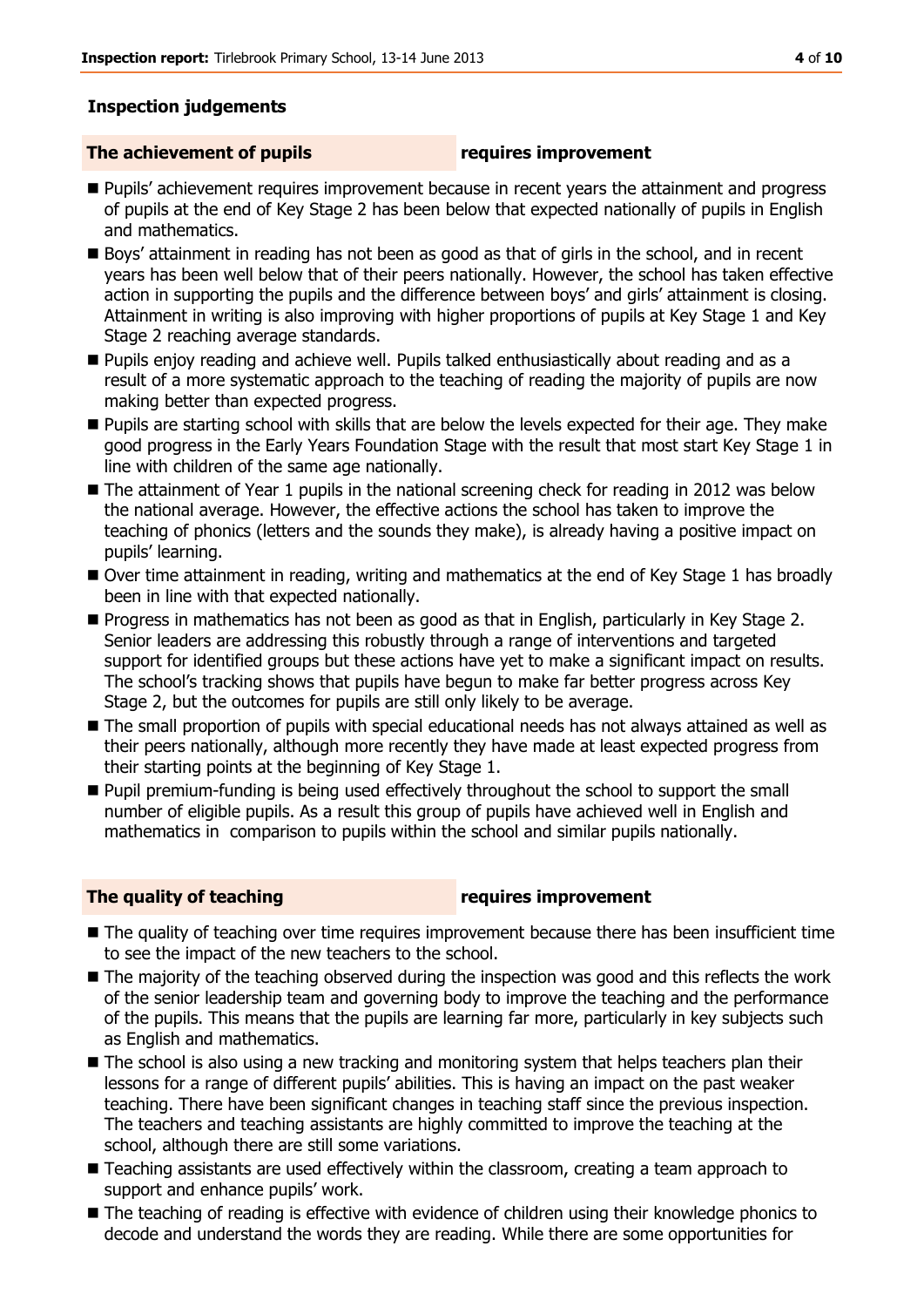extended reading across all subject areas, this practice is variable and the impact is not fully evident.

- Teachers regularly check pupils' understanding of their work in lessons and in turn their progress, making suggestions for improvement. Marking, however is inconsistent across classes and within subject areas.
- In most lessons, assessment and data are used well to inform planning and the tasks set to meet the needs of the different groups of children in the class.
- Teachers use a wide range of teaching methods effectively. 'Learning partners' help pupils explore and express their understanding. The more-able children reported they like the chance to share ideas but equally like to work independently on more challenging tasks.
- Teaching in Reception is good with staff having a good understanding of the learning needs of young children and rigorously assessing them.
- Teachers take pride in their classrooms and corridors, putting up displays that are inspirational. Pupils' work is of a high standard.
- The relationships between teachers and pupils are very positive, friendly as well as supportive, and encourage pupils to work in a range of different ways and with different groups. This is turn helps pupils be more tolerant of each other and accept each other's ideas. This was evident in a Year 6 'Apprentice Project' when group members took on different roles when designing and making their products to be sold at sports day.
- Homework is regularly provided and teachers have high expectations of it strengthening pupils' knowledge and securing understanding. However, some pupils do not always complete the set tasks.

#### **The behaviour and safety of pupils are good**

- **Pupils behave well around the school and in classes, having a positive attitude towards their** learning.
- **Pupils believe that behaviour is generally good. If inappropriate behaviour does occur in classes,** then it is appropriately dealt with.
- Most parents spoken to during the inspection felt that pupil behaviour was good and that they felt the school provided a safe environment in which to learn. Parents new to the school commented on its friendly nature and the way in which their children had quickly settled into their new classes.
- The school's behaviour policy has been recently updated and is beginning to have a positive impact on reducing the number of incidents recorded.
- **Pupils are courteous and respectful of one another, their teachers and visitors to the school.** Adults act as positive role models and have high expectations with regard to behaviour.
- **Pupils say they feel safe in school. They are aware of the varying forms bullying can take but** believe it is a rare event in the school. They know that they can approach any adult if they have concerns and are confident that it would be addressed. They are well aware of how to remain safe when using computers in school and at home. As part of the school's 'Health and well-being week' Year 5 pupils were exploring the importance of being safe when using social media.
- **Pupils with social, emotional and behavioural difficulties are well supported by the school. Equal** opportunities are met for all pupils and there is no discrimination.
- Attendance has steadily improved and is average. It would have been higher but for an outbreak of noro-virus in one particular year group.

#### **The leadership and management are good**

The school is well led by a determined leadership team who are clear about the priorities for Tirlebrook School and the success of the pupils. The very best is expected from staff and pupils and those who do not live up to expectations are challenged. Firm and clear leadership from both the headteacher and deputy headteacher have brought about real improvements in the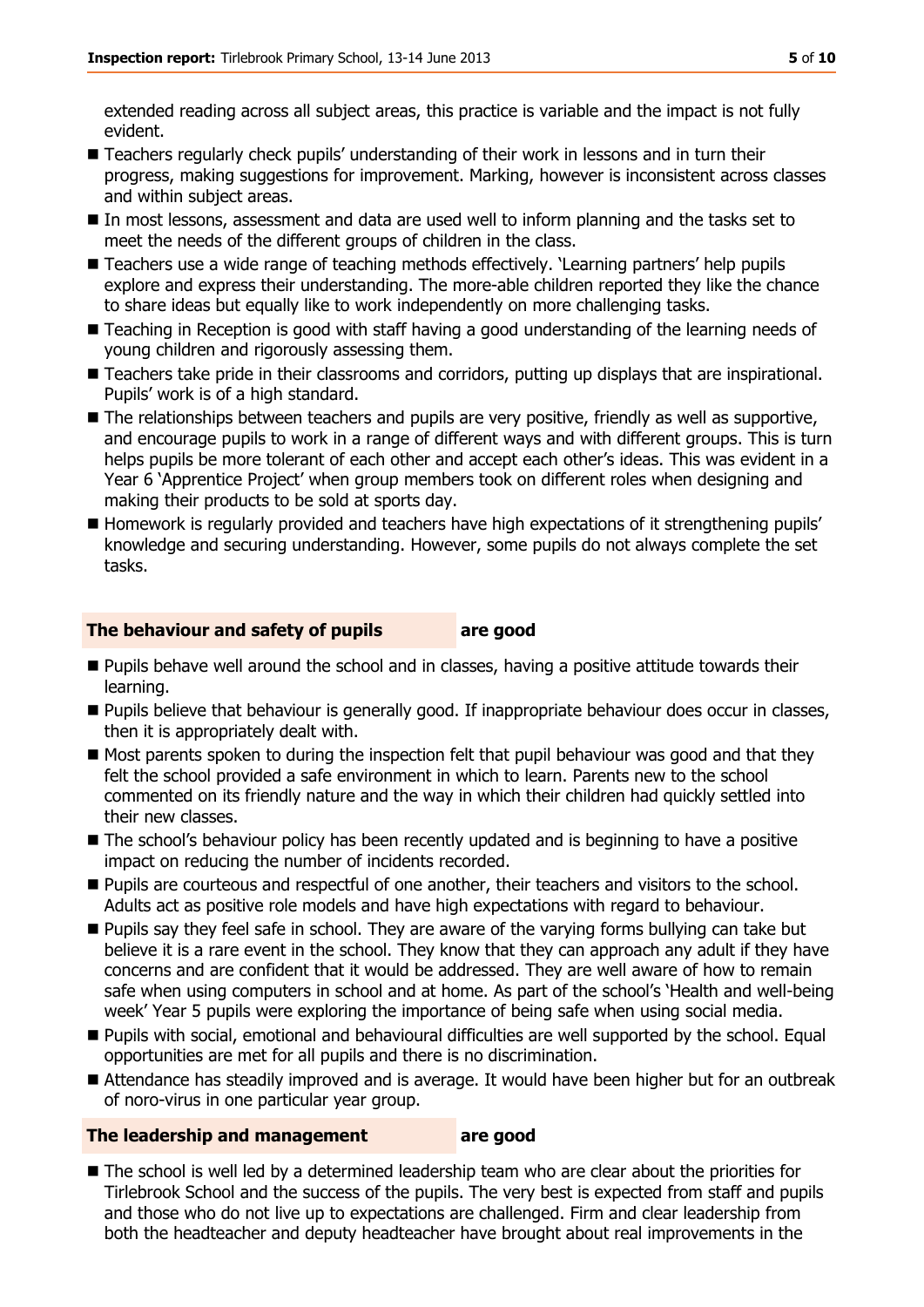progress of the pupils, especially over the last 12 months.

- The leadership team has a clear understanding of what needs to be done and this is evident in the rigorous self evaluation and development plans. Staff morale is good, even though there have been a number of changes.
- $\blacksquare$  The headteacher is well supported to bring about change and works effectively with the deputy headteacher.
- While achievement is not yet good, a sustained pattern of improvement is emerging, reflecting the robust approach to making sure teaching is good and the effectiveness of both senior and middle leaders.
- The topic approach to learning is engaging and inspirational. For example, Year 3 pupils were planting and growing vegetables to encourage self sufficiency in one lesson on the Second World War.
- $\blacksquare$  The pupils' spiritual, moral, social and cultural development is supported by a range of activities, trips and experiences, such as the assembly observed on the school's values of resilience, independence, confidence and happiness.
- Most parents are pleased with the school and feel that if there are any areas they would like to discuss staff are available. Some parents have been unsettled by the turnover of staff in recent times and the perceived lack of communication for the reasons why, due to the need for the school to safeguard confidentiality.
- The formal performance management process is effectively structured, providing good links between the school's priorities in the development plan, individual responsibilities and professional development. The governors are kept informed about the process.
- The governance of the school:
	- $-$  The governing body is aware of the needs of the school and works effectively to provide support as well as challenge. This is based on a clear understanding of the school's strengths and areas for development to raise the standards of teaching and pupils' progress. Governors make sure that statutory responsibilities are met, e.g. making sure that safeguarding requirements are fully in place and effective. The governing body has a good understanding of the school including the management of teachers' performance, the use of the national 'Teachers' Standards' and how they affect salary progression. Governors monitor spending very carefully and are aware of how the school is using the pupil premium to improve pupils' achievement. Governors make sure they are kept up to date with training to improve their effectiveness, especially when holding leaders to account. Governors are also involved in setting whole-school targets when working with teachers at the start of a school year.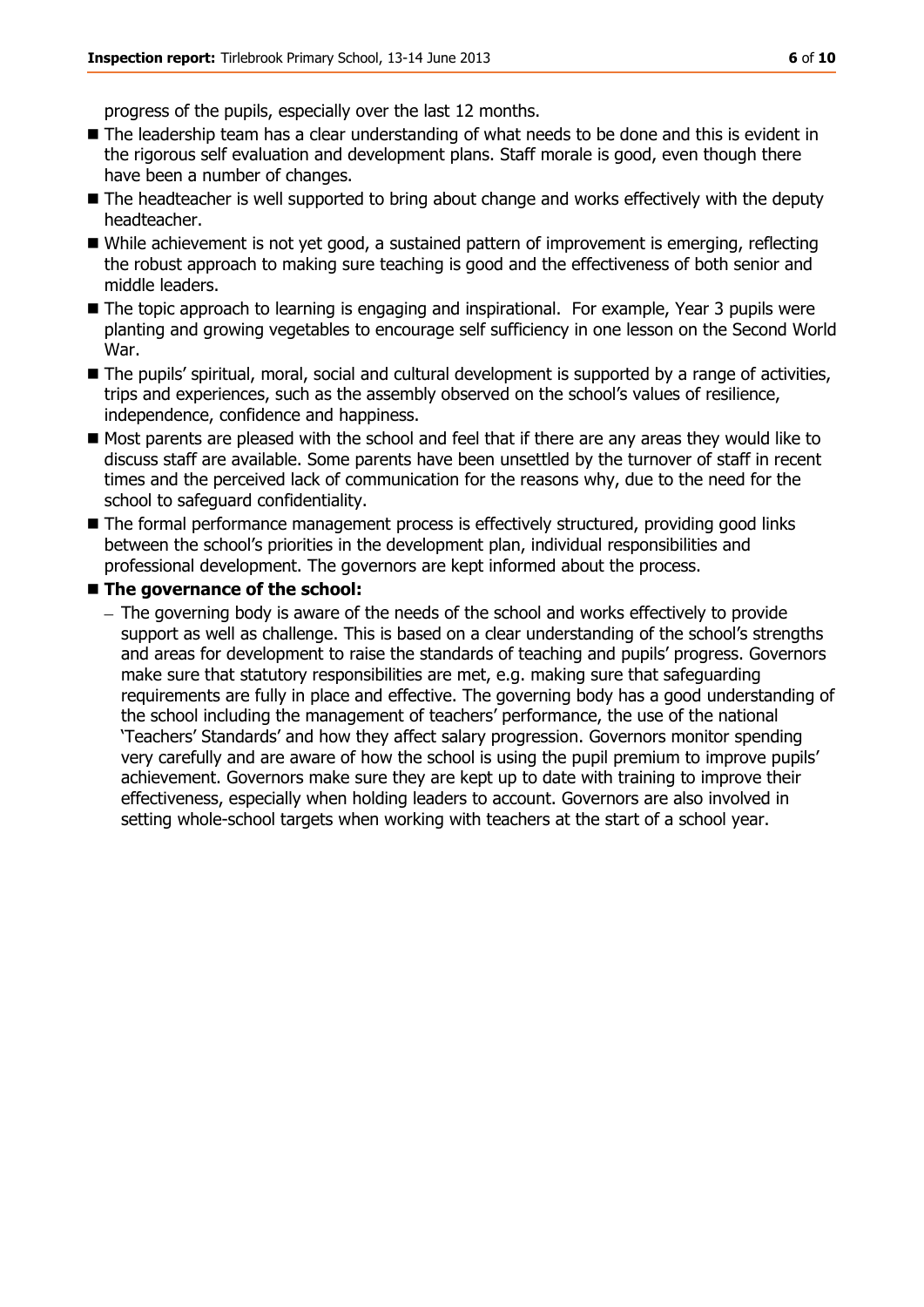## **What inspection judgements mean**

| <b>School</b> |                         |                                                                                                                                                                                                                                                                                                                                                                         |
|---------------|-------------------------|-------------------------------------------------------------------------------------------------------------------------------------------------------------------------------------------------------------------------------------------------------------------------------------------------------------------------------------------------------------------------|
| Grade         | <b>Judgement</b>        | <b>Description</b>                                                                                                                                                                                                                                                                                                                                                      |
| Grade 1       | Outstanding             | An outstanding school is highly effective in delivering outcomes<br>that provide exceptionally well for all its pupils' needs. This ensures<br>that pupils are very well equipped for the next stage of their<br>education, training or employment.                                                                                                                     |
| Grade 2       | Good                    | A good school is effective in delivering outcomes that provide well<br>for all its pupils' needs. Pupils are well prepared for the next stage<br>of their education, training or employment.                                                                                                                                                                            |
| Grade 3       | Requires<br>improvement | A school that requires improvement is not yet a good school, but it<br>is not inadequate. This school will receive a full inspection within<br>24 months from the date of this inspection.                                                                                                                                                                              |
| Grade 4       | Inadequate              | A school that has serious weaknesses is inadequate overall and<br>requires significant improvement but leadership and management<br>are judged to be Grade 3 or better. This school will receive regular<br>monitoring by Ofsted inspectors.                                                                                                                            |
|               |                         | A school that requires special measures is one where the school is<br>failing to give its pupils an acceptable standard of education and<br>the school's leaders, managers or governors have not<br>demonstrated that they have the capacity to secure the necessary<br>improvement in the school. This school will receive regular<br>monitoring by Ofsted inspectors. |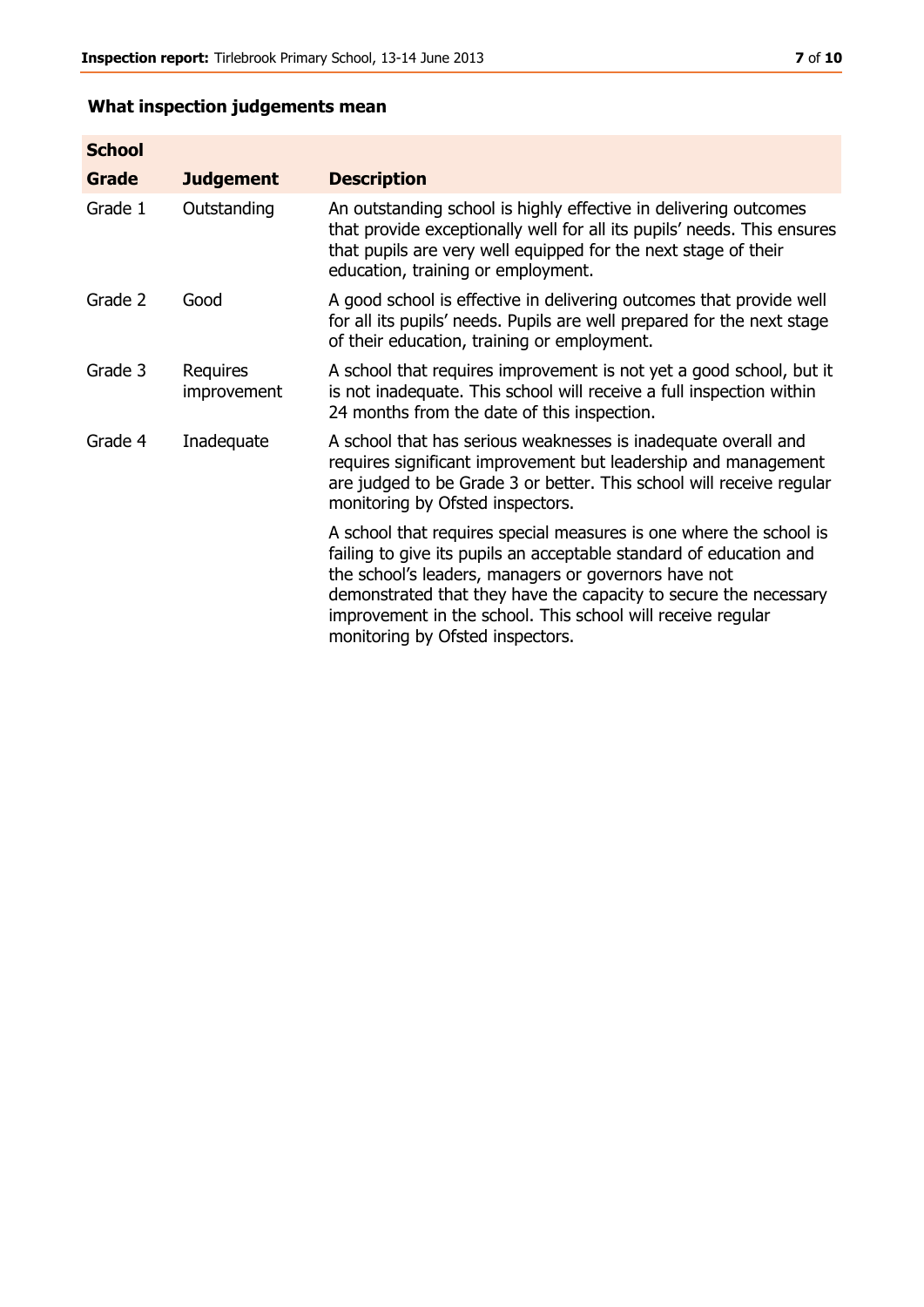#### **School details**

| Unique reference number  | 115738          |
|--------------------------|-----------------|
| <b>Local authority</b>   | Gloucestershire |
| <b>Inspection number</b> | 412178          |

This inspection of the school was carried out under section 5 of the Education Act 2005.

| <b>Type of school</b>                      | Primary                        |
|--------------------------------------------|--------------------------------|
| <b>School category</b>                     | Foundation                     |
| Age range of pupils                        | $4 - 11$                       |
| <b>Gender of pupils</b>                    | Mixed                          |
| <b>Number of pupils on the school roll</b> | 196                            |
| <b>Appropriate authority</b>               | The governing body             |
| Chair                                      | <b>Russell Caton</b>           |
| <b>Headteacher</b>                         | Lisa Quelcuti                  |
| Date of previous school inspection         | 30 June - 1 July 2010          |
| <b>Telephone number</b>                    | 01684 293549                   |
| <b>Fax number</b>                          | 01684 291783                   |
| <b>Email address</b>                       | admin@tirlebrook.gloucs.sch.uk |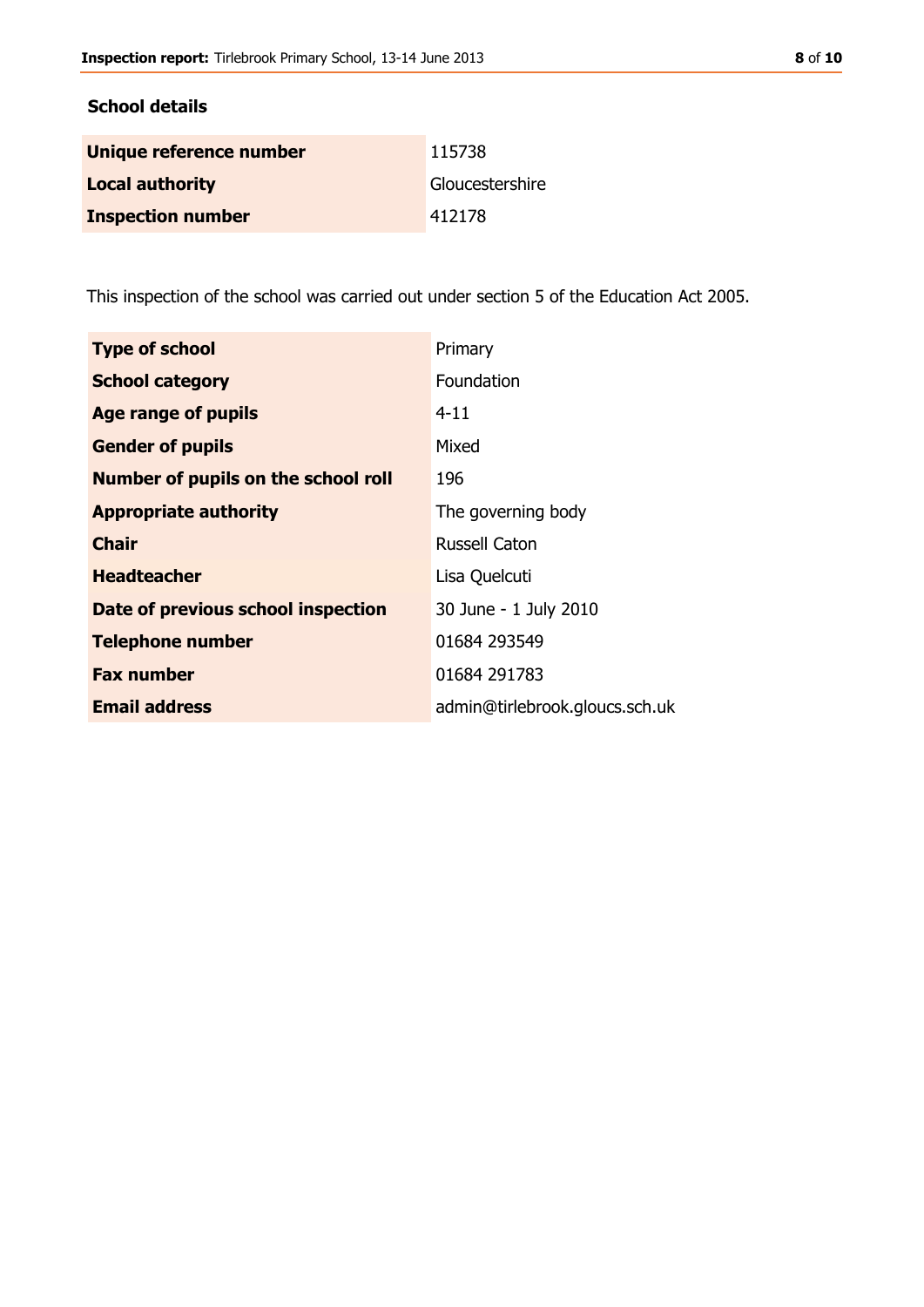Any complaints about the inspection or the report should be made following the procedures set out in the guidance 'raising concerns and making complaints about Ofsted', which is available from Ofsted's website: www.ofsted.gov.uk. If you would like Ofsted to send you a copy of the guidance, please telephone 0300 123 4234, or email enquiries@ofsted.gov.uk.



You can use Parent View to give Ofsted your opinion on your child's school. Ofsted will use the information parents and carers provide when deciding which schools to inspect and when and as part of the inspection.

You can also use Parent View to find out what other parents and carers think about schools in England. You can visit www.parentview.ofsted.gov.uk, or

look for the link on the main Ofsted website: www.ofsted.gov.uk

The Office for Standards in Education, Children's Services and Skills (Ofsted) regulates and inspects to achieve excellence in the care of children and young people, and in education and skills for learners of all ages. It regulates and inspects childcare and children's social care, and inspects the Children and Family Court Advisory Support Service (Cafcass), schools, colleges, initial teacher training, work-based learning and skills training, adult and community learning, and education and training in prisons and other secure establishments. It assesses council children's services, and inspects services for looked after children, safeguarding and child protection.

Further copies of this report are obtainable from the school. Under the Education Act 2005, the school must provide a copy of this report free of charge to certain categories of people. A charge not exceeding the full cost of reproduction may be made for any other copies supplied.

If you would like a copy of this document in a different format, such as large print or Braille, please telephone 0300 123 4234, or email enquiries@ofsted.gov.uk.

You may copy all or parts of this document for non-commercial educational purposes, as long as you give details of the source and date of publication and do not alter the information in any way.

To receive regular email alerts about new publications, including survey reports and school inspection reports, please visit our website and go to 'Subscribe'.

Piccadilly Gate Store St **Manchester** M1 2WD

T: 0300 123 4234 Textphone: 0161 618 8524